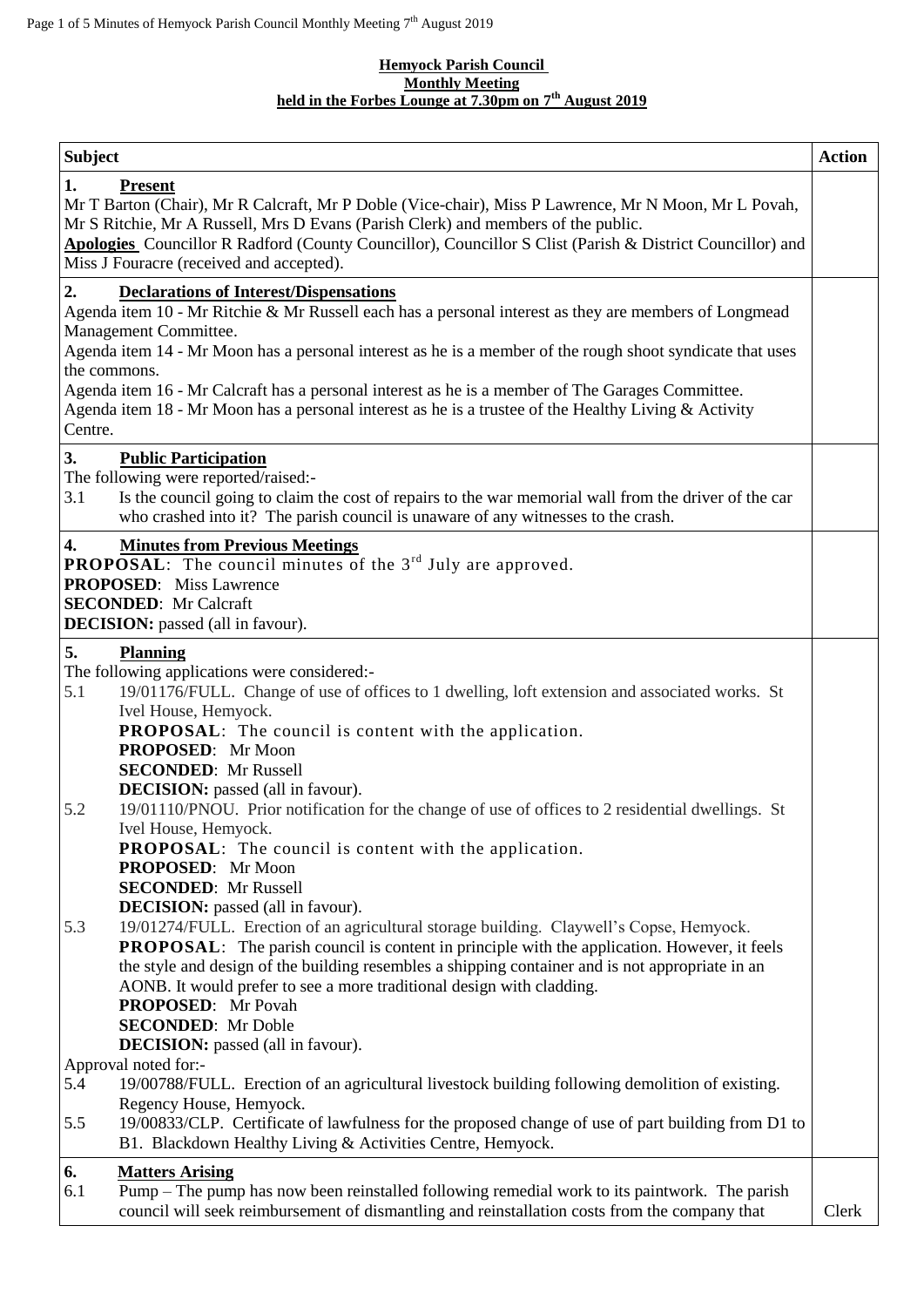| completed the remedial works.                                                                                                                                                                                    |        |  |  |  |
|------------------------------------------------------------------------------------------------------------------------------------------------------------------------------------------------------------------|--------|--|--|--|
| 6.2<br>Wire mesh cages - The Store. Several designs have been considered (wire, wood, etc.) Mr Ritchie                                                                                                           | SR/AR/ |  |  |  |
| to obtain prices for doors. Mr Ritchie and Mr Russell have offered their services free of charge for                                                                                                             | LP     |  |  |  |
| one day and Brookridge Timber have kindly agreed to cut and deliver any necessary wood. Mr                                                                                                                       |        |  |  |  |
| Povah, Mr Ritchie and Mr Russell to liaise.                                                                                                                                                                      |        |  |  |  |
| 6.3<br>Pavement repairs – Resurfacing of the pavement at the rear of Castle Park will begin on $23rd$                                                                                                            |        |  |  |  |
| September and will take approximately 4 days (subject to necessary licence from Devon County                                                                                                                     |        |  |  |  |
| Council). The pavement works at the entrance to Castle Park (by telephone box) may need to be                                                                                                                    |        |  |  |  |
| delayed whilst permission is obtained to do the work.                                                                                                                                                            |        |  |  |  |
| The Parish Store – electricity. The Garages committee has not yet met to consider the council's<br>6.4                                                                                                           |        |  |  |  |
| request to take a feed from its supply. The owner of the building has given his permission. Clerk to<br>write to Mrs Pinder for permission.                                                                      | Clerk  |  |  |  |
| 6.5<br>Standing orders/financial regulations - clerk to carry forward to next month.                                                                                                                             |        |  |  |  |
| Finger posts – Mr Povah to carry forward to next month.<br>6.6                                                                                                                                                   |        |  |  |  |
| 6.7<br>Joint project with Culmstock/Clayhidon – noticeboards. Mr Russell has spoken with Mr Bass and a                                                                                                           |        |  |  |  |
| meeting will be arranged shortly.                                                                                                                                                                                |        |  |  |  |
| Ash trees – clerk to ask parishioners in PR to report any signs of ash dieback on any of the<br>6.8                                                                                                              |        |  |  |  |
| turbaries/commons.                                                                                                                                                                                               |        |  |  |  |
| 6.9<br>Car park – the blue car that had been parked in the car park for several months has been removed.                                                                                                         |        |  |  |  |
|                                                                                                                                                                                                                  |        |  |  |  |
| 7.<br><b>County Council Report</b><br>Councillor Ray Radford sent the following report:-                                                                                                                         |        |  |  |  |
|                                                                                                                                                                                                                  |        |  |  |  |
| Scomis is currently supporting 740 Schools across 27 Authorities, from Cornwall across to Kent and up<br>country to Redcar & Cleveland. It contributes to Digital Transformation and Business Support Overheads, |        |  |  |  |
| this financial year our target is £908k, a valuable contribution to the running of County. We are a 20%                                                                                                          |        |  |  |  |
| partnership.                                                                                                                                                                                                     |        |  |  |  |
|                                                                                                                                                                                                                  |        |  |  |  |
| Adult Services will be seeing demands for increases to deal with wage levels of Carers. It is looking                                                                                                            |        |  |  |  |
| increasingly likely that retaining Carers will become an issue for providers because of the full employment                                                                                                      |        |  |  |  |
| we have in Devon, enabling people to make choices about where they will work and earn higher wages.                                                                                                              |        |  |  |  |
| The best we can hope at the moment is a repeat of last year's funding, with some extra to cover inflation.                                                                                                       |        |  |  |  |
|                                                                                                                                                                                                                  |        |  |  |  |
| Any new additional spending proposed will have to be very seriously considered, unless there are                                                                                                                 |        |  |  |  |
| compensating savings identified.                                                                                                                                                                                 |        |  |  |  |
|                                                                                                                                                                                                                  |        |  |  |  |
| From 30 <sup>th</sup> Aug this year, there are changes to the DfT Blue Badge eligibility criteria which will include the                                                                                         |        |  |  |  |
| addition of psychological distress and the risk to health & safety.                                                                                                                                              |        |  |  |  |
|                                                                                                                                                                                                                  |        |  |  |  |
| Unfortunately, the progress of Ash Dieback across the County is becoming more obvious. The team are                                                                                                              |        |  |  |  |
| currently looking at the evidence coming back from this year's expert tree surveys, alongside trees that have                                                                                                    |        |  |  |  |
| failed and it is very likely that we may well have to move to an annual inspection on the tree stock, this of                                                                                                    |        |  |  |  |
| course will be an added cost. Over 90% of ash trees will be affected.                                                                                                                                            |        |  |  |  |
|                                                                                                                                                                                                                  |        |  |  |  |
| Kerbside food waste and glass are to be collected by Exeter City Council, this means that all Devon                                                                                                              |        |  |  |  |
| Authority Strategic Waste (DASW) will now have, or in be in the process of adopting, the Devon aligned                                                                                                           |        |  |  |  |
| waste collecting service. This is a real partnership success story which DASW can take full credit for with                                                                                                      |        |  |  |  |
| the catalyst being DCC shared savings scheme. This brings in additional income to MDDC. Early                                                                                                                    |        |  |  |  |
| indications are that Devon recycling rate has increased last year. I will be able to report on this when the                                                                                                     |        |  |  |  |
| figures have been ratified.                                                                                                                                                                                      |        |  |  |  |
| 8.<br><b>Finance</b>                                                                                                                                                                                             |        |  |  |  |
| 8.1<br>Income and expenditure and bank reconciliation                                                                                                                                                            |        |  |  |  |
| <b>INCOME</b>                                                                                                                                                                                                    |        |  |  |  |
| 200.00<br>Stonehenge - cemetery<br>1.                                                                                                                                                                            |        |  |  |  |
| 2.<br>AG Real - cemetery<br>200.00                                                                                                                                                                               |        |  |  |  |
| 3.<br>Interest, HSBC<br>12.36                                                                                                                                                                                    |        |  |  |  |
| 1291.78<br><b>Interest, United Trust Bank</b><br>4.                                                                                                                                                              |        |  |  |  |
|                                                                                                                                                                                                                  |        |  |  |  |
|                                                                                                                                                                                                                  |        |  |  |  |
| <b>EXPENDITURE</b>                                                                                                                                                                                               |        |  |  |  |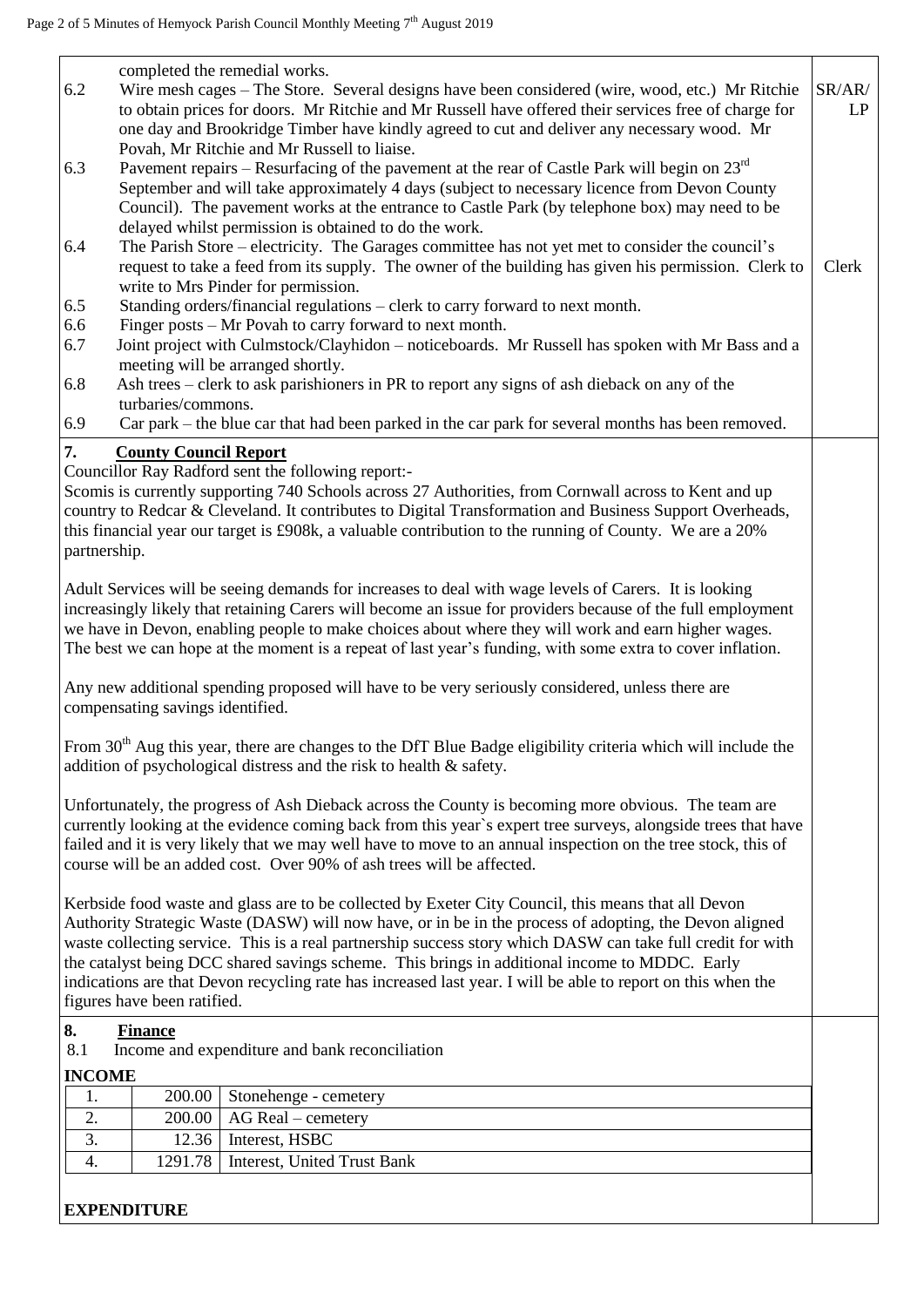|     | 537.10  | I Pike                      | Grass cutting and maintenance         |
|-----|---------|-----------------------------|---------------------------------------|
| 2.  | 70.87   | I Pike                      | Longmead Environmental area           |
| 3.  | 869.74  | D Evans                     | Wages and expenses                    |
| 4.  | 35.67   | <b>HMRC</b>                 | <b>PAYE</b>                           |
| 5.  | 150.00  | K Amor                      | Cleaning, public conveniences         |
| 6.  | 44.09   | Spot On Supplies            | Public conveniences supplies          |
| 7.  | 100.00  | R Taylor                    | BMX strim and tidy & floodbridge tidy |
| 8.  | 9.10    | South West Water            | Cemetery                              |
| 9.  | 179.00  | <b>Woodquist Associates</b> | Website 2017-2018                     |
| 10. | 41.40   | South West Water            | Public conveniences                   |
| 11. | 66.00   | <b>DALC</b>                 | Training                              |
| 12. | 130.00  | R Calcraft                  | Grass cutting                         |
| 13. | 77.46   | N Power                     | Electric, public conveniences         |
| 14. | 1680.08 | A Stones                    | Pump refurb                           |
| 15. | 26.40   | Perrie Hale Nursery         | Stakes and covers, CMG                |
| 16. | 24.16   | Spot On Supplies            | Public conveniences supplies          |
| 17. | 132.00  | S Ritchie                   | War memorial wall                     |
| 18. | 118.00  | A Russell                   | War Memorial wall                     |
| 19. | 95.90   | <b>DALC</b>                 | Training                              |
| 20. | 12.40   | Hemyock Parish Hall         | Room hire                             |
| 21. | 170.00  | Roger Beaver                | Ground maintenance, Longmead          |
| 22. | 250.00  | Roger Beaver                | Ground maintenance, Longmead          |

| HSBC Community a/c         | 19,476.41  |
|----------------------------|------------|
| <b>HSBC</b> Deposit        | 75,203.31  |
| HSBC <sub>P3</sub>         | 0.04       |
| <b>HSBC</b> Longmead       | 1.27       |
| Unity Trust Bank current   | 82.00      |
| Unity Trust Bank deposit   | 68,196.71  |
| <b>Unity Trust Bank GF</b> | 708.13     |
| <b>Unity Trust Bank P3</b> | 1,681.41   |
| Skipton 1-year Bond        | 85,000.00  |
| <b>United Trust Bank</b>   | 77,191.78  |
| Total                      | 327,541.06 |

**PROPOSAL**: that the income is agreed and the above cheques/payments are paid/agreed.

**PROPOSED**: Mr Moon **SECONDED:** Mr Povah **DECISION**: passed (all in favour).

8.2 Finance Committee Recommendations

- 8.2.1 the pc reinvests £77,190.30 into a 1-year bond with United Trust Bank
- 8.2.2 the pc appoints another councillor to the Finance Committee. Miss Fouracre was suggested. Clerk to confirm Miss Fouracre accepts the position. Clerk

Clerk

8.2.3 the damaged wall at the war memorial was made safe and repaired immediately at a cost of £250.00

**PROPOSAL:** that the above 3 recommendations from the finance committee are accepted. **PROPOSED**: Mr Moon **SECONDED:** Mr Ritchie **DECISION**: passed (all in favour).

## **9. Clerk Update**

Nothing to report.

## **10. Longmead**

10.1 Mr Povah has obtained a quotation for a metal bridge. Mr Ritchie will inspect the site at the SR/LP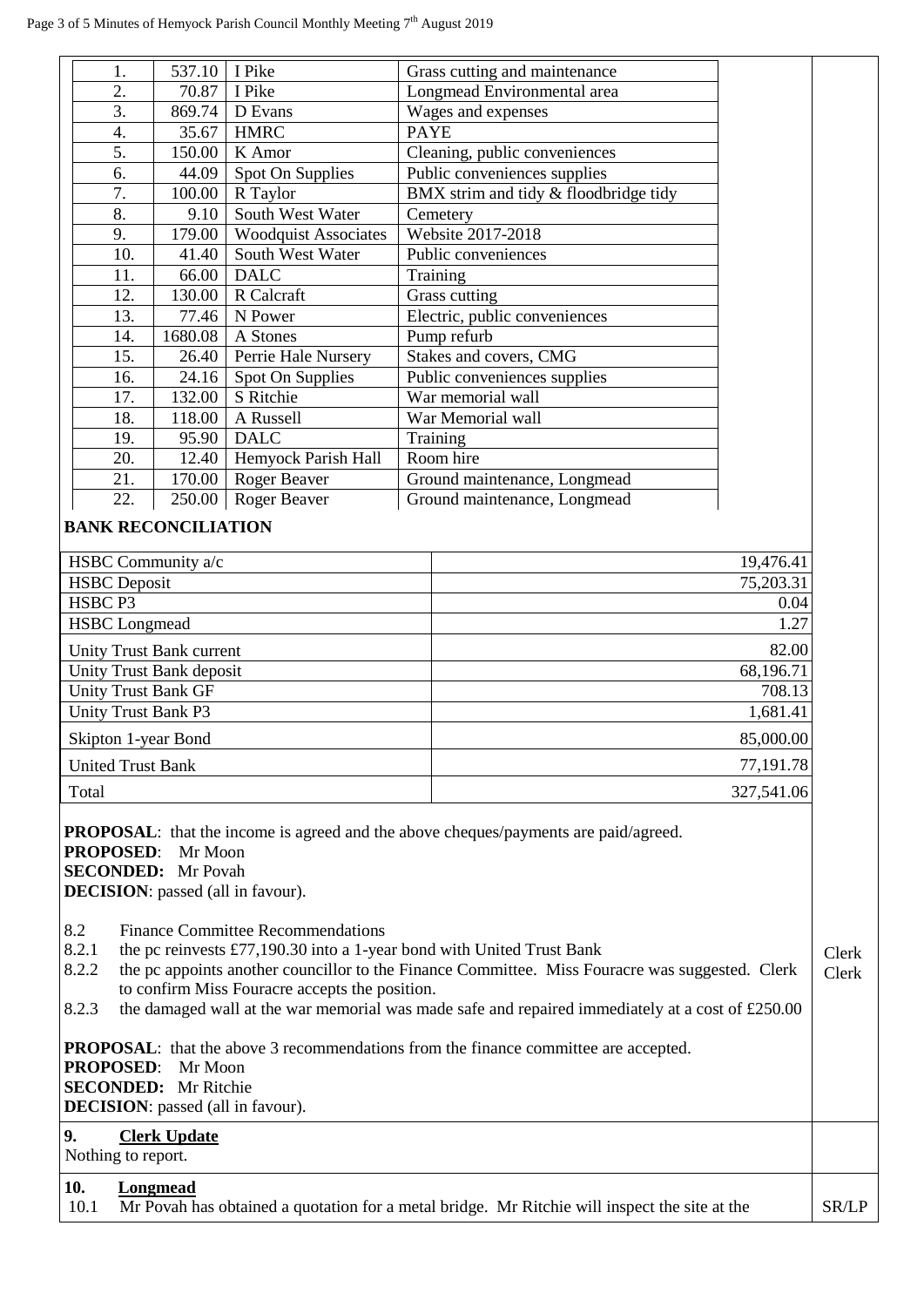| 10.2                                                     | weekend and will liaise with Mr Povah reference alternative designs. Mr Ritchie will also meet<br>with Mr D Robinson to obtain a quotation.<br>Mr Ritchie has investigated possible funding options for new play area equipment. The pc cannot<br>collect 106 contributions from developments until it has secured land to create a new play area<br>(possibly if and when the site adjacent to the cemetery is developed). In the meantime, the pc will<br>concentrate on replacing items at Longmead play area. Mr Ritchie will obtain prices. Clerk to<br>clarify the current 106 position with regard to funds.      | <b>SR</b><br>Clerk |
|----------------------------------------------------------|--------------------------------------------------------------------------------------------------------------------------------------------------------------------------------------------------------------------------------------------------------------------------------------------------------------------------------------------------------------------------------------------------------------------------------------------------------------------------------------------------------------------------------------------------------------------------------------------------------------------------|--------------------|
| 11.<br>12.1<br>12.2                                      | <b>Highways</b><br>Station Road pavements – planning application has been validated by MDDC and a decision is<br>expected by 20 <sup>th</sup> September 2019.<br>War memorial – damage to wall. The wall was made safe and repaired at a cost of £250.00. There<br>are no witnesses to the crash.                                                                                                                                                                                                                                                                                                                        |                    |
| 12.                                                      | <b>Cemetery</b><br>Nothing to report.                                                                                                                                                                                                                                                                                                                                                                                                                                                                                                                                                                                    |                    |
| 13.                                                      | Footpaths<br>Mr Povah will ask Devon County Council to apply pressure on the landowners to apply for the footpath at<br>Pitthayne Farm to be formally diverted.                                                                                                                                                                                                                                                                                                                                                                                                                                                          | LP                 |
| 14.                                                      | <b>Commons Management Group</b><br>Shuttleton and Hemyock have been topped. The Commons Management Group will inspect the commons<br>and meet on 26 <sup>th</sup> September, 7.30pm at Longmead.                                                                                                                                                                                                                                                                                                                                                                                                                         |                    |
| 15.<br>15.1                                              | <b>Village Maintenance</b><br>Weeds need pulling from St Margaret's brook by church. Clerk to ask scout group or young farmers<br>club. If unable to arrange then pc will organise a volunteer group to complete the task.                                                                                                                                                                                                                                                                                                                                                                                               | Clerk              |
| 16.                                                      | <b>Garages Youth Project</b><br>Nothing to report.                                                                                                                                                                                                                                                                                                                                                                                                                                                                                                                                                                       |                    |
| 17.                                                      | <b>Blackdown Hills Parish Network</b><br>Mrs Stallard will send a regular report to keep pc updated.                                                                                                                                                                                                                                                                                                                                                                                                                                                                                                                     |                    |
| 18.<br>18.1                                              | <b>Blackdown Healthy Living &amp; Activities Centre</b><br>Mr Doble asked for clarity with regard to replacing the heating system at the BHLAC. The pc<br>confirmed it wished to make the system more efficient to run, warmer when necessary and flexible<br>so that it might respond to changing requirements. It was agreed that oil was a better option than the<br>existing gas supply. Mr Doble and the working group will meet to consider various options and<br>report back. Mr Ritchie suggested the name of a heating engineer that the group might approach.<br>An oil tank may require planning permission. |                    |
| 19.                                                      | <b>Asset Management</b><br>Nothing to report.                                                                                                                                                                                                                                                                                                                                                                                                                                                                                                                                                                            |                    |
| 20.                                                      | <b>Future Meetings</b><br>Carry forward to next month.                                                                                                                                                                                                                                                                                                                                                                                                                                                                                                                                                                   |                    |
| 21.                                                      | <b>Items raised by Chairman</b><br>Nothing to report.                                                                                                                                                                                                                                                                                                                                                                                                                                                                                                                                                                    |                    |
| 22.<br>22.1                                              | <b>Items raised by Councillors</b><br>A tree has fallen and damaged the fencing at the Blackdown Healthy Living Centre. Mr Calcraft to<br>discuss with landowner and ask that fence is mended and any other trees are cut back to prevent any<br>further damage.                                                                                                                                                                                                                                                                                                                                                         | <b>RC</b>          |
| 22.2                                                     | Mr Povah asked clerk to report a groove in the middle of Station Road as this is dangerous.                                                                                                                                                                                                                                                                                                                                                                                                                                                                                                                              | Clerk              |
| 23.<br><b>Public Participation</b><br>Nothing to report. |                                                                                                                                                                                                                                                                                                                                                                                                                                                                                                                                                                                                                          |                    |
| 24.                                                      | PR<br>Parishioners to report signs of ash dieback on any of the parish turbaries/commons.                                                                                                                                                                                                                                                                                                                                                                                                                                                                                                                                |                    |
| 25.                                                      | <b>Date of next Meeting</b><br>7.30pm Wednesday 4 <sup>th</sup> September, Forbes Lounge, Parish Hall.                                                                                                                                                                                                                                                                                                                                                                                                                                                                                                                   |                    |